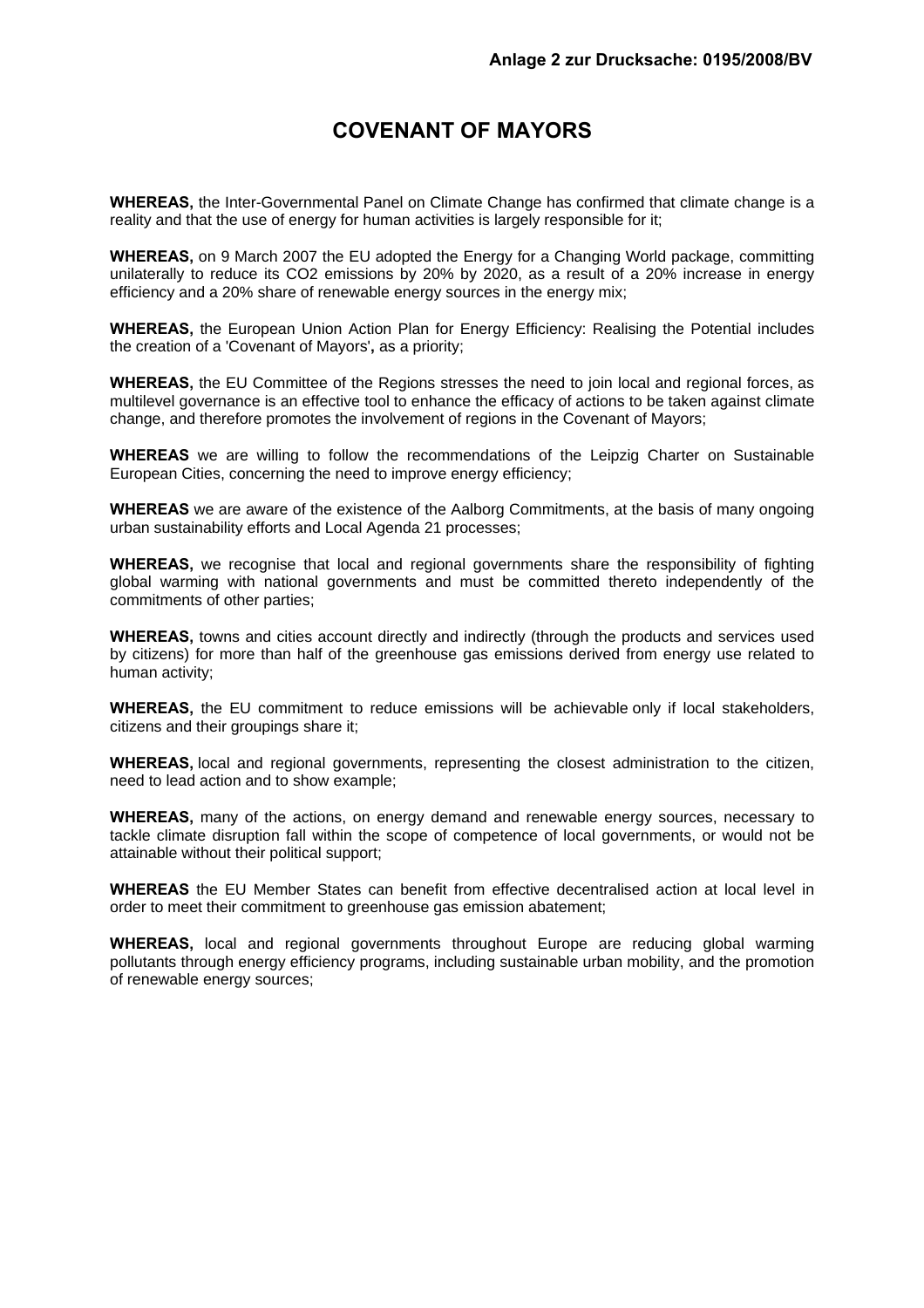## **WE, THE MAYORS, COMMIT TO:**

Go beyond the objectives set by the EU for 2020, reducing the CO<sub>2</sub> emissions in our respective territories by at least 20%, through the implementation of a Sustainable Energy Action Plan for those areas of activity relevant to our mandates. The commitment and the Action Plan will be ratified through our respective procedures;

**Prepare a baseline emission inventory** as a basis for the Sustainable Energy Action Plan;

**Submit the Sustainable Energy Action Plan** within the year following each of us formally signing up to the Covenant of Mayors;

**Adapt city structures**, including allocation of sufficient human resources, in order to undertake the necessary actions;

**Mobilise the civil society in our geographical areas to take part in developing the Action Plan**, outlining the policies and measures needed to implement and achieve the objectives of the Plan. An Action Plan will be produced in each territory and shall be submitted to the Secretariat of the Covenant within the year following signing up;

**Submit an implementation report** at least every second year after submission of the Action Plan for evaluation, monitoring and verification purposes;

**Share our experience** and know-how with other territorial units;

**Organise Energy Days or City Covenant Days**, in co-operation with the European Commission and with other stakeholders, allowing citizens to benefit directly from the opportunities and advantages offered by a more intelligent use of energy, and to regularly inform the local media on developments concerning the action plan;

**Attend and contribute to the annual EU Conference of Mayors** for a Sustainable Energy Europe;

**Spread the message of the Covenant** in the appropriate fora and, in particular, encourage other Mayors to join the Covenant;

**Accept termination of our membership of the Covenant**, subject to prior notice in writing by the Secretariat, in case of either:

- i) failing to submit the Sustainable Energy Action Plan within the year following formally signing up to the Covenant;
- ii) non-compliance with the overall  $CO<sub>2</sub>$  reduction objective as set in the Action Plan, due to failure to implement or insufficient implementation of the Action Plan;
- iii) failing to submit a report in two successive periods.

# **WE, THE MAYORS, ENDORSE**

**The European Commission's decision to implement and fund a structure** of technical and promotional support, including implementation of evaluation and monitoring tools, mechanisms to facilitate sharing of know-how between territories and tools to facilitate replication and multiplication of successful measures, within their budget;

**The European Commission's role to assume co-ordination of** the EU Conference of Mayors for a Sustainable Energy Europe;

**The European Commission's declared intention to facilitate the exchange of experience** among the participating territorial units, the provision of guidelines and benchmark examples for possible implementation, and linking to existing activities and networks that support the role of local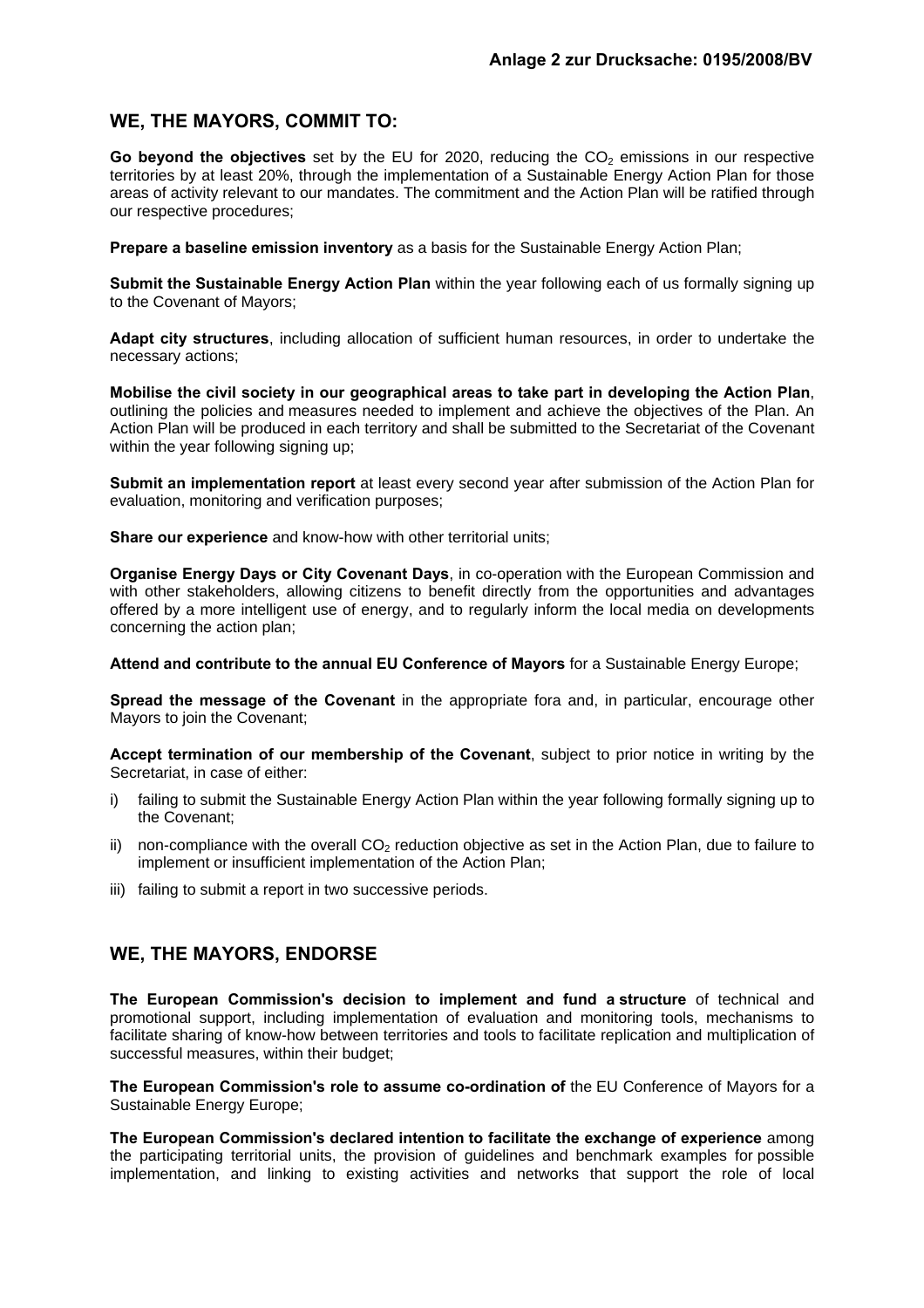governments in the field of climate protection. These benchmark examples should become an integral part of this Covenant, to be stipulated in its annexes;

**The European Commission's support providing for recognition and public visibility** of the cities and towns taking part in the Covenant through the use of a dedicated Sustainable Energy Europe logo and promotion through the Commission's communication facilities;

**The Committee of the Regions'** strong support for the Covenant and its objectives, in representation of local and regional authorities in the EU;

The assistance which those Member States, regions, provinces, mentor cities and other **institutional structures** supporting the Covenant provide to smaller municipalities in order that the latter may comply with the conditions set out in this Covenant;

#### **WE, THE MAYORS, INVITE**

**The European Commission and the national administrations** to set up co-operation schemes and coherent support structures which help the signatories to implement our Sustainable Energy Action Plans.

**The European Commission and the national administrations** to consider the activities in the Covenant as priorities in their respective support programmes, and inform and involve the cities in the preparation of policies and funding schemes concerning the local level in the scope of its objectives.

**The European Commission to negotiate with the financial actors** to set up financial facilities aimed at aiding accomplishment of the tasks within the Action Plans.

**The national administrations** to involve local and regional governments in the preparation and implementation of the National Energy Efficiency Action Plans and of the National Action Plans for Renewable Energy Sources.

**The European Commission and the national administrations** to support implementation of our Sustainable Energy Action Plans consistent with the principles, rules, and modalities already agreed upon, and those which may be agreed upon by the Parties for the future at the global level, in particular within the UN Framework Convention on Climate Change (UNFCCC). Our active involvement in the CO2 emissions' reduction could also result in a more ambitious global target.

**WE, THE MAYORS, ENCOURAGE OTHER LOCAL AND REGIONAL GOVERNMENTS TO JOIN THE INITIATIVE OF THE COVENANT OF MAYORS, AND OTHER MAJOR STAKEHOLDERS TO FORMALISE THEIR CONTRIBUTION TO THE COVENANT**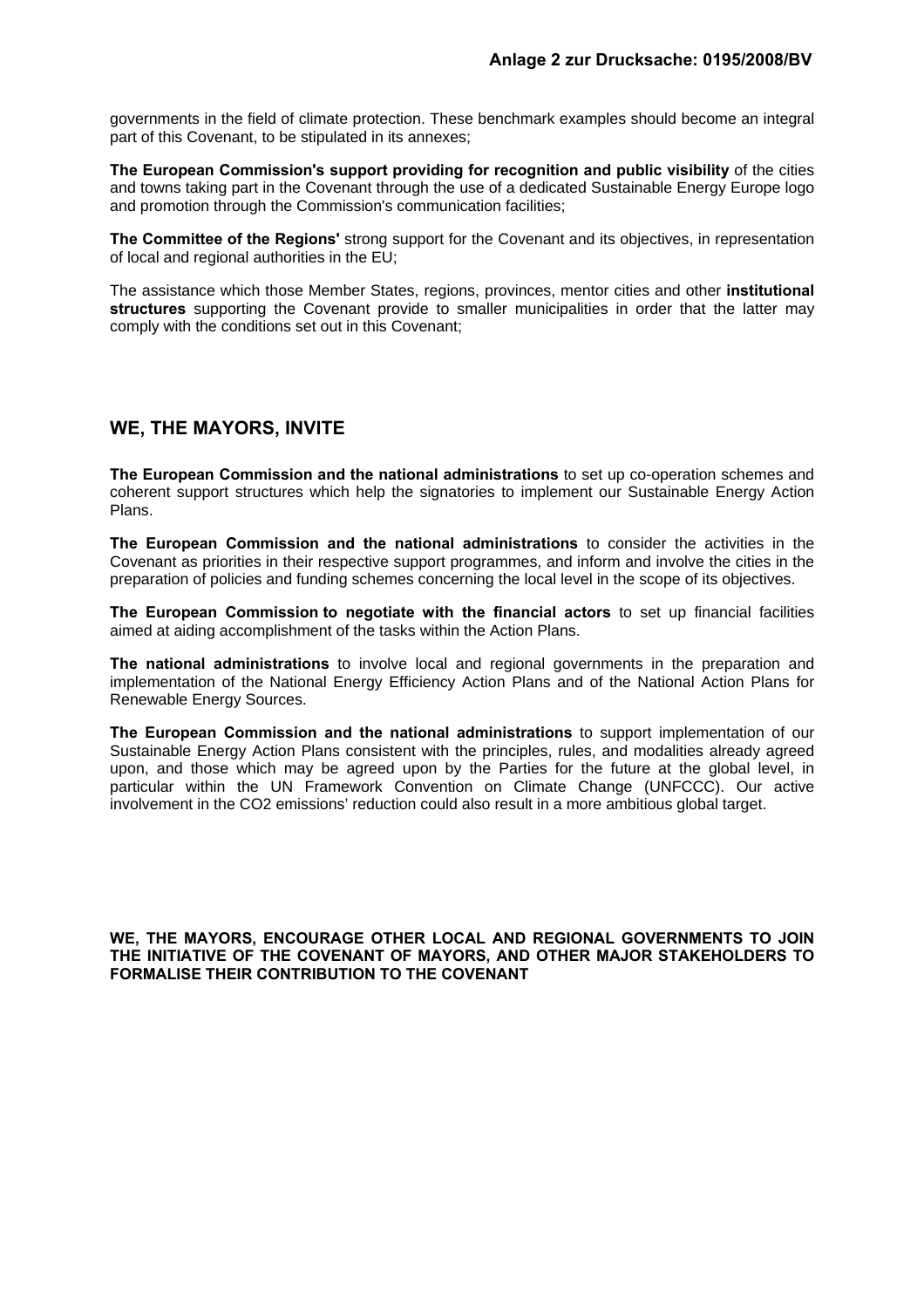# **ANNEXES**

## **1. Roles of local governments in implementing work**

#### **Energy efficiency measures, renewable energy projects and other energy-related action can be introduced in various activity areas of local and regional governments.**

• consumer and service provider

 Local governments occupy many buildings which use substantial amounts of energy, such as for heating and lighting. Introducing energy saving programmes and actions in public buildings is an area where considerable savings can be achieved.

Local and regional governments also provide energy-intensive services such as public transport and street lighting where improvements can be made. And even where the authority has contracted these services to other providers, measures to reduce energy use can be implemented through procurement and service contracts.

• planner, developer and regulator

 Land use planning and organisation of the transport system are responsibilities of most local and regional governments. Strategic decisions concerning urban development such as avoiding urban sprawl can reduce the energy use of transport.

Local and regional governments can often have a regulator role for example by setting energy performance standards, or stipulating incorporation of renewable energy equipment in new buildings.

• advisor, motivator and role model

Local and regional governments can help to inform and motivate residents, businesses and other local stakeholders on how they can use energy more efficiently. Awareness-raising activities are important to engage the whole community to support sustainable energy policies. Children are an important audience for energy saving and renewable projects: they will pass on the lessons learnt also outside the school. It is equally important that the authority should lead by example, and play an exemplary role in sustainable energy activities.

• producer and supplier

Local and regional governments can promote local energy production and the use of renewable energy sources. Combined Heat and Power (CHP) district heating systems using biomass are a good example. Local and regional governments can also encourage citizens to implement renewable energy projects by giving financial support for local initiatives.

# **2. Benchmarks of Excellence (BoE)**

'Benchmarks of Excellence' are defined as those initiatives and programmes which represent a worldwide model of successful implementation of sustainable energy development concepts in urban settings. Representatives of the Benchmarks of Excellence through the Covenant state their willingness to share their experience and to help cities to implement similar approaches when applicable and convenient, and commit to facilitate know-how transfer through the distribution of information, including guidelines, participation in events of the Covenant signatories and, in general, day-to-day co-operation with the Covenant.

New Benchmarks of Excellence can join the Covenant at any moment, provided:

• their potential is technically evaluated by experts appointed by the Commission and deemed excellent